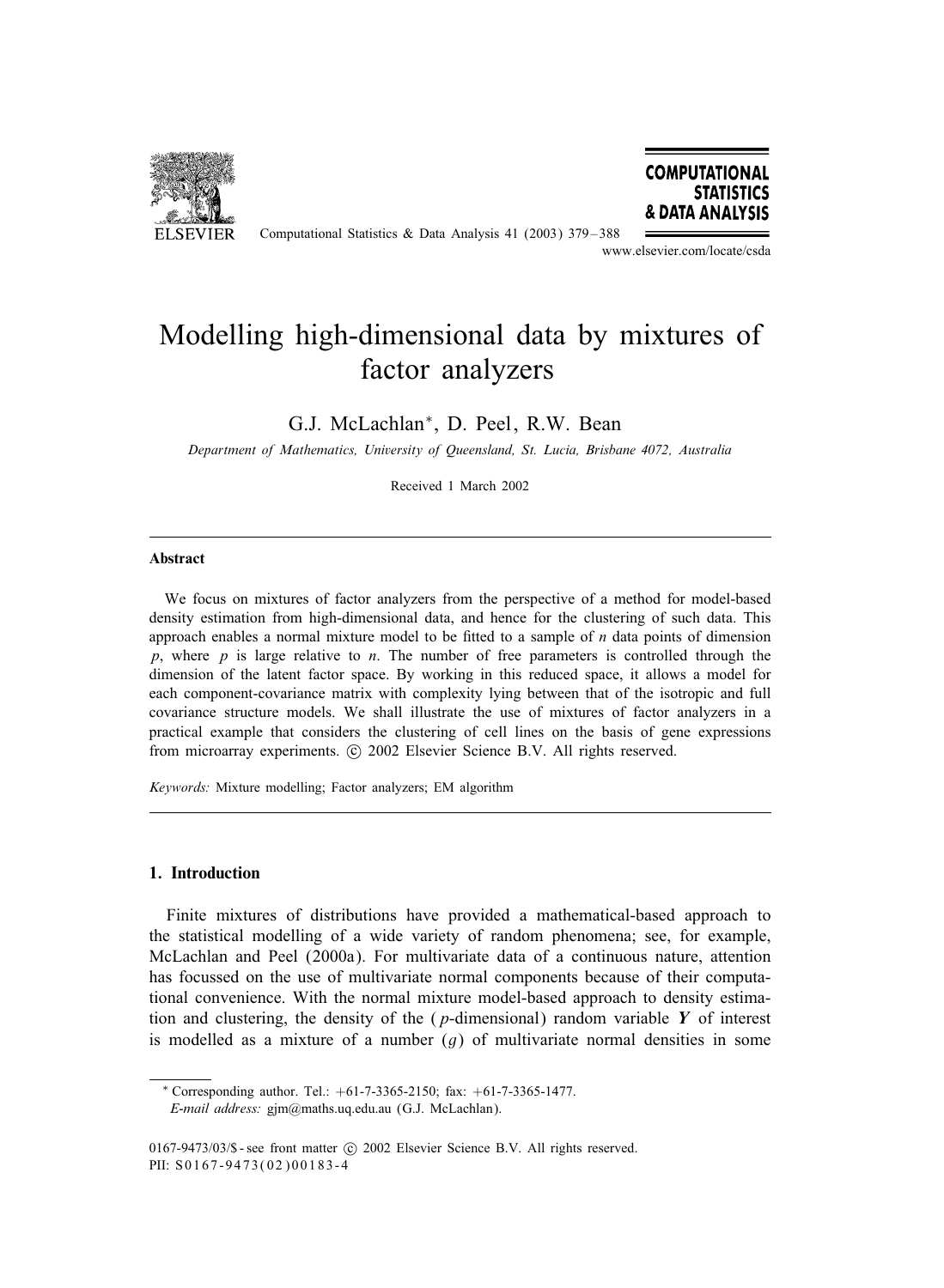unknown proportions  $\pi_1, \ldots, \pi_q$ . That is, each data point is taken to be a realization of the mixture probability density function (p.d.f.),

$$
f(\mathbf{y}; \boldsymbol{\Psi}) = \sum_{i=1}^{g} \pi_i \phi(\mathbf{y}; \boldsymbol{\mu}_i, \boldsymbol{\Sigma}_i),
$$
 (1)

where  $\phi(\mathbf{y}; \mu, \Sigma)$  denotes the *p*-variate normal density function with mean  $\mu$  and covariance matrix  $\Sigma$ . Here the vector  $\Psi$  of unknown parameters consists of the mixing proportions  $\pi_i$ , the elements of the component means  $\mu_i$ , and the distinct elements of the component-covariance matrix  $\Sigma_i$ .

The normal mixture model  $(1)$  can be fitted iteratively to an observed random sample  $y_1, \ldots, y_n$  by maximum likelihood (ML) via the expectation-maximization (EM) algorithm of Dempster et al. (1977); see also McLachlan and Krishnan (1997). The number of components  $g$  can be taken sufficiently large to provide an arbitrarily accurate estimate of the underlying density function; see, for example, Li and Barron (2000). For clustering purposes, a probabilistic clustering of the data into q clusters can be obtained in terms of the fitted posterior probabilities of component membership for the data. An outright assignment of the data into q clusters is achieved by assigning each data point to the component to which it has the highest estimated posterior probability of belonging.

The g-component normal mixture model (1) with unrestricted component-covariance matrices is a highly parameterized model with  $\frac{1}{2}p(p + 1)$  parameters for each component-covariance matrix  $\Sigma_i$  (i = 1, ..., g). Banfield and Raftery (1993) introduced a parameterization of the component-covariance matrix  $\Sigma_i$  based on a variant of the standard spectral decomposition of  $\Sigma_i$  (i = 1,..., g). A common approach to reducing the number of dimensions is to perform a principal component analysis (PCA). But as is well-known, projections of the feature data  $y_j$  onto the first few principal axes are not always useful in portraying the group structure; see McLachlan and Peel (2000a, p. 239). This point was also stressed by Chang (1983), who showed in the case of two groups that the principal component of the feature vector that provides the best separation between groups in terms of Mahalanobis distance is not necessarily the first component.

Another approach for reducing the number of unknown parameters in the forms for the component-covariance matrices is to adopt the mixture of factor analyzers model, as considered in McLachlan and Peel (2000a, 2000b). This model was originally proposed by Ghahramani and Hinton (1997) and Hinton et al. (1997) for the purposes of visualizing high dimensional data in a lower dimensional space to explore for group structure; see also Tipping and Bishop (1997, 1999) and Bishop (1998) who considered the related model of mixtures of principal component analyzers for the same purpose. Further references may be found in McLachlan and Peel (2000a, Chapter 8).

In this paper, we investigate further the modelling of high-dimensional data through the use of mixtures of factor analyzers, focussing on computational issues not addressed in McLachlan and Peel (2000a, Chapter 8). We shall also demonstrate the usefulness of the methodology in its application to the clustering of microarray expression data, which is a very important but nonstandard problem in cluster analysis. Initial attempts on this problem used hierarchical clustering, but there is no reason why the clusters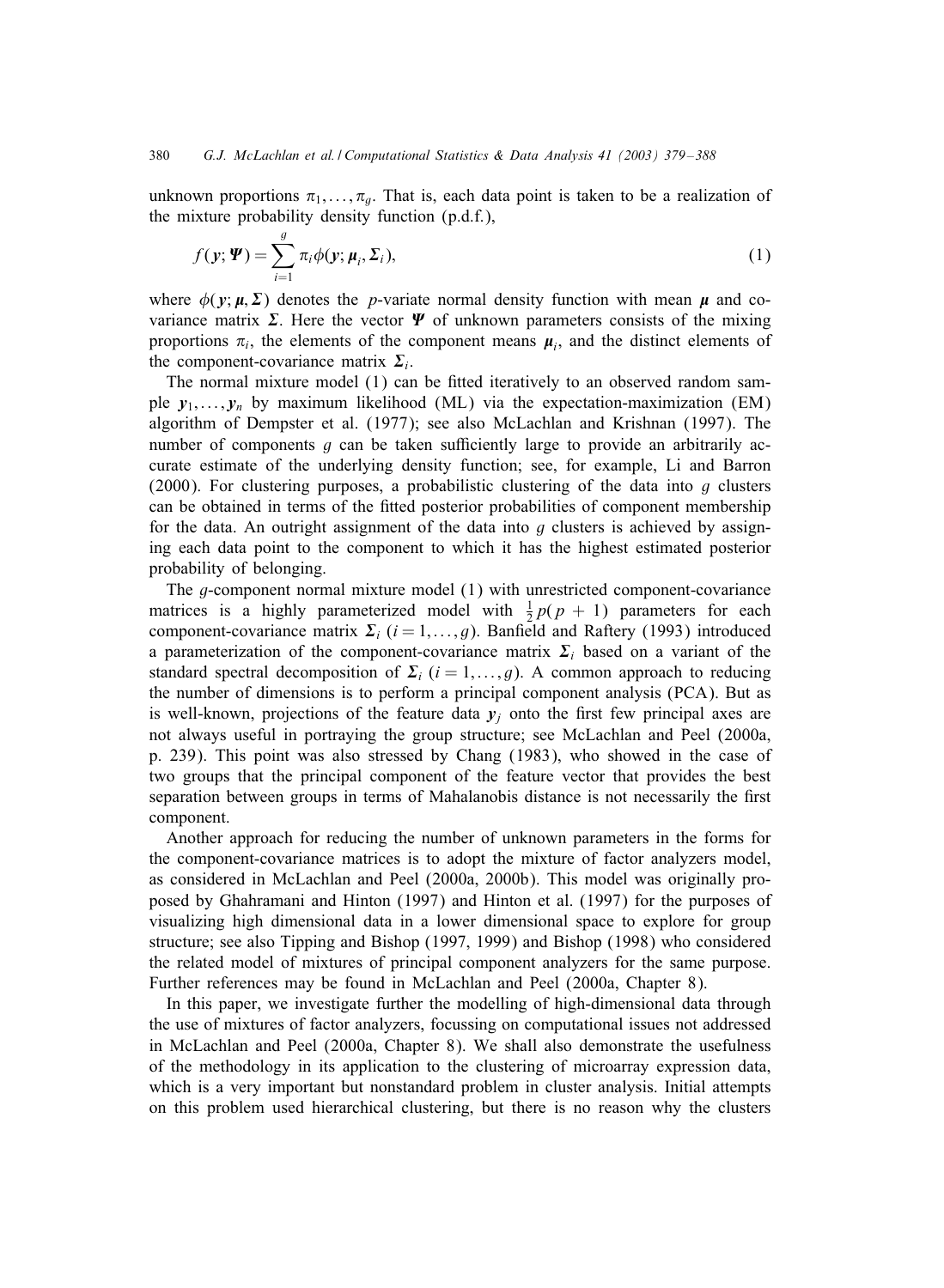should be hierarchical for this problem. Also, a mixture model-based approach enables the clustering of microarray data to be approached on a sound mathematical basis. Indeed, as remarked by Aitkin et al. (1981), "when clustering samples from a population, no cluster analysis method is a priori believable without a statistical model". For microarray data, the number of tissues  $n$  is usually very small relative to the number of genes (the dimension  $p$ ), and so the use of factor models to represent the component-covariance matrices allows the mixture model to be 5tted by working in the lower dimensional space implied by the factors.

#### 2. Single-factor analysis model

Factor analysis is commonly used for explaining data, in particular, correlations between variables in multivariate observations. It can be used also for dimensionality reduction. In a typical factor analysis model, each observation  $Y_i$  is modelled as

$$
Y_j = \mu + BU_j + e_j \quad (j = 1, \dots, n),
$$
\n<sup>(2)</sup>

where  $U_j$  is a q-dimensional  $(q < p)$  vector of latent or unobservable variables called factors and *B* is a  $p \times q$  matrix of factor loadings (parameters). The  $U_i$  are assumed to be i.i.d. as  $N(\mathbf{0}, \mathbf{I}_q)$ , independently of the errors  $e_i$ , which are assumed to be i.i.d. as  $N(0, D)$ , where *D* is a diagonal matrix,

$$
\boldsymbol{D} = \text{diag}(\sigma_1^2,\ldots,\sigma_p^2)
$$

and where  $I_q$  denotes the  $q \times q$  identity matrix. Thus, conditional on  $U_j = u_j$ , the  $Y_j$  are independently distributed as  $N(\mu + Bu_j, D)$ . Unconditionally, the  $Y_j$  are i.i.d. according to a normal distribution with mean  $\mu$  and covariance matrix

$$
\Sigma = BB^{\mathrm{T}} + D. \tag{3}
$$

If q is chosen sufficiently smaller than  $p$ , representation (3) imposes some constraints on the component-covariance matrix  $\Sigma$  and thus reduces the number of free parameters to be estimated. Note that in the case of  $q > 1$ , there is an infinity of choices for **B**, since (3) is still satisfied if **B** is replaced by **B**C, where **C** is any orthogonal matrix of order q. One (arbitrary) way of uniquely specifying  $\bf{B}$  is to choose the orthogonal matrix *C* so that  $B^T D^{-1}B$  is diagonal (with its diagonal elements arranged in decreasing order); see Lawley and Maxwell (1971, Chapter 1). Assuming that the eigenvalues of  $BB^T$  are positive and distinct, the condition that  $B^T D^{-1}B$  is diagonal as above imposes  $\frac{1}{2}q(q-1)$  constraints on the parameters. Hence then the number of free parameters is  $pq + p - \frac{1}{2}q(q - 1)$ .

The factor analysis model  $(2)$  can be fitted by the EM algorithm and its variants as to be discussed in the subsequent section for the more general case of mixtures of such models. Note that with the factor analysis model, we avoid having to compute the inverses of iterates of the estimated  $p \times p$  covariance matrix  $\Sigma$  that may be singular for large p relative to n. This is because the inversion of the current value of the  $p \times p$ matrix  $(BB^T + D)$  on each iteration can be undertaken using the result that

$$
(\boldsymbol{B}\boldsymbol{B}^{T} + \boldsymbol{D})^{-1} = \boldsymbol{D}^{-1} - \boldsymbol{D}^{-1}\boldsymbol{B}(\boldsymbol{I}_{q} + \boldsymbol{B}^{T}\boldsymbol{D}^{-1}\boldsymbol{B})^{-1}\boldsymbol{B}^{T}\boldsymbol{D}^{-1},
$$
\n(4)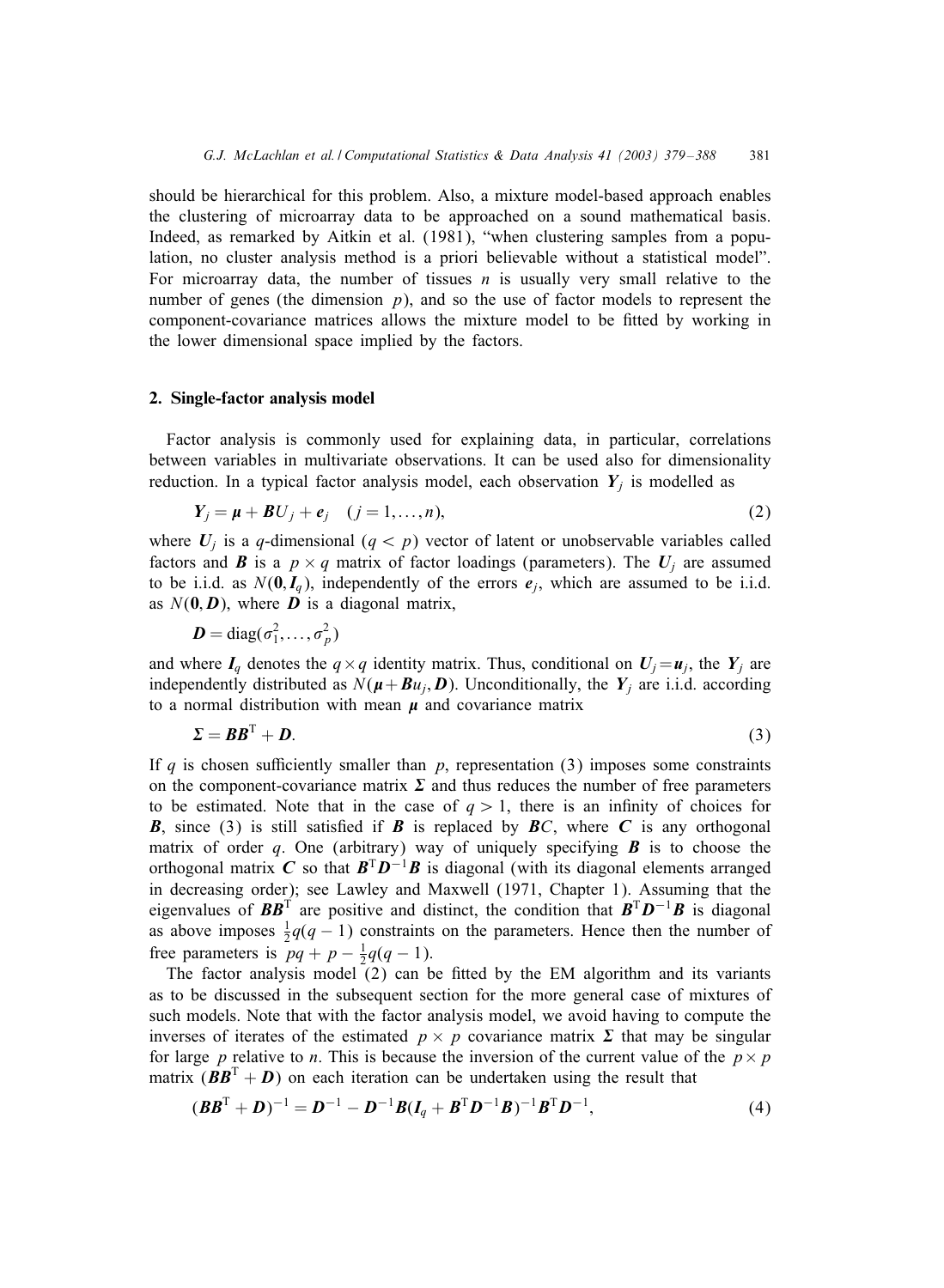where the right-hand side of (4) involves only the inverses of  $q \times q$  matrices, since **D** is a diagonal matrix. The determinant of  $(B\overline{B}^T + D)$  can then be calculated as

$$
|\boldsymbol{B}\boldsymbol{B}^{\mathrm{T}}+\boldsymbol{D}|=|\boldsymbol{D}|/|\boldsymbol{I}_q-\boldsymbol{B}^{\mathrm{T}}(\boldsymbol{B}\boldsymbol{B}^{\mathrm{T}}+\boldsymbol{D})^{-1}\boldsymbol{B}|.
$$

Unlike the PCA model, the factor analysis model (2) enjoys a powerful invariance property: changes in the scales of the feature variables in  $y_i$ , appear only as scale changes in the appropriate rows of the matrix *B* of factor loadings.

#### 3. Mixtures of factor analyzers

A global nonlinear approach can be obtained by postulating a finite mixture of linear submodels for the distribution of the full observation vector  $Y_j$  given the (unobservable) factors  $\mathbf{u}_i$ . That is, we can provide a local dimensionality reduction method by assuming that the distribution of the observation  $Y_j$  can be modelled as

$$
Y_j = \mu_i + B_i U_{ij} + e_{ij} \quad \text{with prob. } \pi_i \ (i = 1, \dots, g)
$$
 (5)

for  $j = 1,...,n$ , where the factors  $U_{i1},..., U_{in}$  are distributed independently  $N(\mathbf{0}, \mathbf{I}_q)$ , independently of the  $e_{ij}$ , which are distributed independently  $N(\mathbf{0}, \mathbf{D}_i)$ , where  $\mathbf{D}_i$  is a diagonal matrix  $(i = 1, \ldots, g)$ .

Thus the mixture of factor analyzers model is given by (1), where the ith componentcovariance matrix  $\Sigma_i$  has the form

$$
\Sigma_i = \boldsymbol{B}_i \boldsymbol{B}_i^{\mathrm{T}} + \boldsymbol{D}_i \quad (i = 1, \dots, g), \tag{6}
$$

where  $B_i$  is a  $p \times q$  matrix of factor loadings and  $D_i$  is a diagonal matrix  $(i=1,\ldots,g)$ . The parameter vector  $\Psi$  now consists of the elements of the  $\mu_i$ , the  $B_i$ , and the  $D_i$ , along with the mixing proportions  $\pi_i$  (i = 1, ..., g – 1), on putting  $\pi_g = 1 - \sum_{i=1}^{g-1} \pi_i$ .

## 4. Maximum likelihood estimation of mixture of factor analyzers models

The mixture of factor analyzers model can be fitted by using the alternating expectation–conditional maximization (AECM) algorithm (Meng and van Dyk, 1997). The expectation–conditional maximization (ECM) algorithm proposed by Meng and Rubin (1993) replaces the M-step of the EM algorithm by a number of computationally simpler conditional maximization (CM) steps. The AECM algorithm is an extension of the ECM algorithm, where the speci5cation of the complete data is allowed to be different on each CM-step. To apply the AECM algorithm to the fitting of the mixture of factor analyzers model, we partition the vector of unknown parameters  $\Psi$ as  $(\Psi_1^T, \Psi_2^T)^T$ , where  $\Psi_1$  contains the mixing proportions  $\pi_i$   $(i = 1, ..., g - 1)$  and the elements of the component means  $\mu_i$  (i = 1,...,g). The subvector  $\Psi_2$  contains the elements of the  $B_i$  and the  $D_i$  ( $i = 1, \ldots, g$ ).

We let  $\Psi^{(k)} = (\Psi_1^{(k)^T}, \Psi_2^{(k)^T})^T$  be the value of  $\Psi$  after the kth iteration of the AECM algorithm. For this application of the AECM algorithm, one iteration consists of two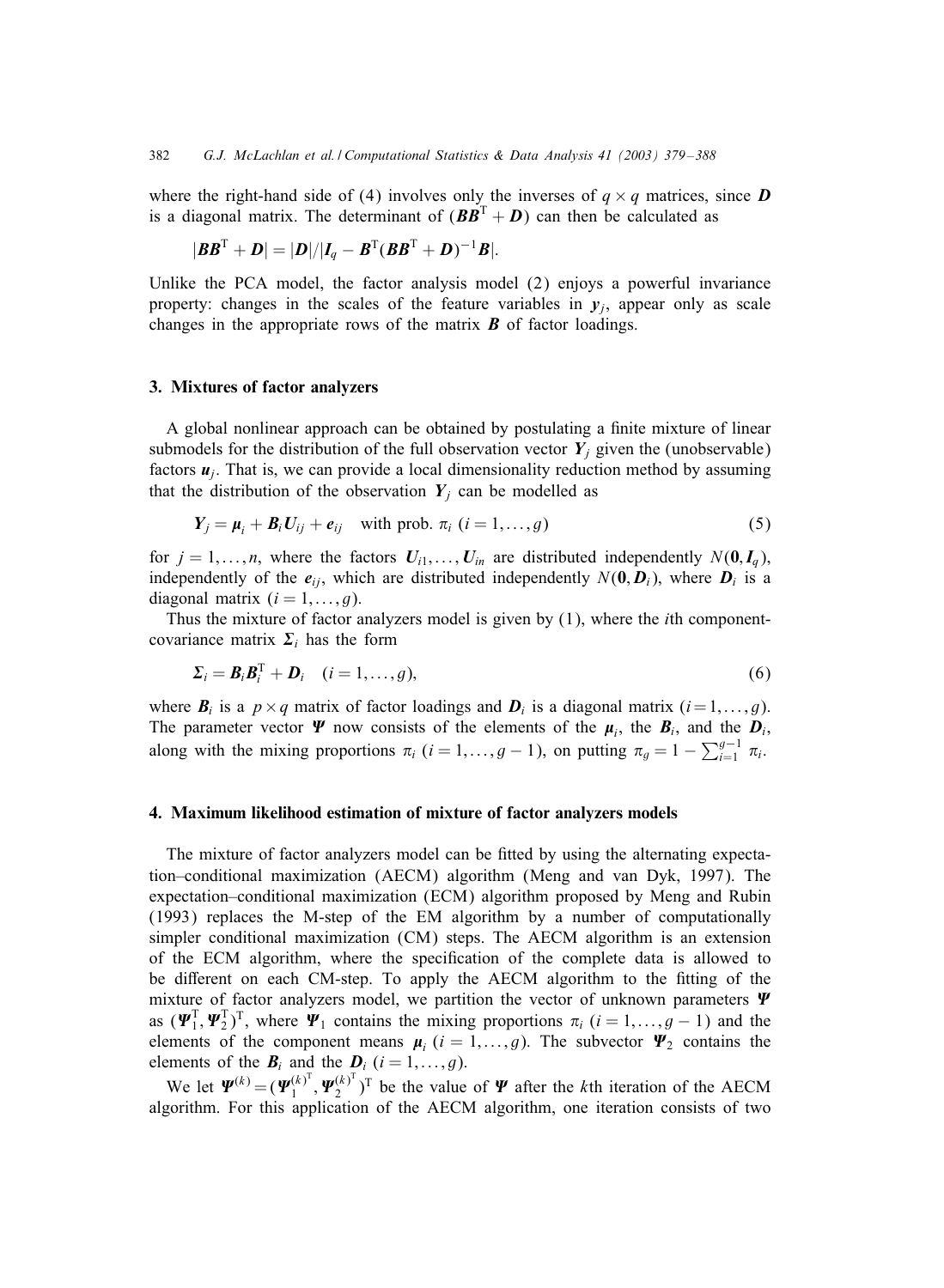cycles, and there is one E-step and one CM-step for each cycle. The two CM-steps correspond to the partition of  $\Psi$  into the two subvectors  $\Psi_1$  and  $\Psi_2$ .

For the first cycle of the AECM algorithm, we specify the missing data to be just the component-indicator vectors,  $z_1, \ldots, z_n$ , where  $z_{ij} = (z_j)_i$  is one or zero, according to whether  $y_i$  arose or did not arise from the *i*th component  $(i = 1, \ldots, g; j = 1, \ldots, n)$ . The first conditional CM-step leads to  $\pi_i^{(k)}$  and  $\mu_i^{(k)}$  being updated to

$$
\pi_i^{(k+1)} = \sum_{j=1}^n \tau_i(\mathbf{y}_j; \mathbf{\Psi}^{(k)})/n
$$
\n(7)

and

$$
\mu_i^{(k+1)} = \sum_{j=1}^n \tau_i(\mathbf{y}_j; \boldsymbol{\Psi}^{(k)}) \mathbf{y}_j / \sum_{j=1}^n \tau_i(\mathbf{y}_j; \boldsymbol{\Psi}^{(k)})
$$
(8)

for  $i = 1, \ldots, g$ , where

$$
\tau_i(\mathbf{y}_j; \boldsymbol{\varPsi}) = \pi_i \phi(\mathbf{y}_j; \boldsymbol{\mu}_i, \boldsymbol{\Sigma}_i) / \sum_{h=1}^g \pi_h \phi(\mathbf{y}_j; \boldsymbol{\mu}_h, \boldsymbol{\Sigma}_h)
$$
\n(9)

is the *i*th component posterior probability of  $y_i$ .

For the second cycle for the updating of  $\Psi_2$ , we specify the missing data to be the factors  $u_1, \ldots, u_n$ , as well as the component-indicator vectors,  $z_1, \ldots, z_n$ . On setting  $\Psi^{(k+1/2)}$  equal to  $(\Psi_1^{(k+1)^T}, \Psi_2^{(k)^T})^T$ , an E-step is performed to calculate  $Q(\Psi; \Psi^{(k+1/2)})$ , which is the conditional expectation of the complete-data log likelihood given the observed data, using  $\Psi = \Psi^{(k+1/2)}$ . The CM-step on this second cycle is implemented by the maximization of  $Q(\Psi; \Psi^{(k+1/2)})$  over  $\Psi$  with  $\Psi_1$  set equal to  $\Psi_1^{(k+1)}$ . This yields the updated estimates  $B_i^{(k+1)}$  and  $D_i^{(k+1)}$ . The former is given by

$$
\boldsymbol{B}_{i}^{(k+1)} = V_{i}^{(k+1/2)} \gamma_{i}^{(k)} (\gamma_{i}^{(k)^{\mathrm{T}}} V_{i}^{(k+1/2)} \gamma_{i}^{(k)} + \omega_{i}^{(k)})^{-1}, \qquad (10)
$$

where

$$
V_i^{(k+1/2)} = \frac{\sum_{j=1}^n \tau_i(y_j; \boldsymbol{\Psi}^{(k+1/2)})(y_j - \boldsymbol{\mu}_i^{(k+1)})(y_j - \boldsymbol{\mu}_i^{(k+1)})^T}{\sum_{j=1}^n \tau_i(y_j; \boldsymbol{\Psi}^{(k+1/2)})},
$$
(11)

$$
\gamma_i^{(k)} = (\boldsymbol{B}_i^{(k)} \boldsymbol{B}_i^{(k)}^{\mathrm{T}} + \boldsymbol{D}_i^{(k)})^{-1} \boldsymbol{B}_i^{(k)}
$$
(12)

and

$$
\boldsymbol{\omega}_i^{(k)} = \boldsymbol{I}_q - \boldsymbol{\gamma}_i^{(k)^{\mathrm{T}}} \boldsymbol{B}_i^{(k)}
$$
(13)

for  $i = 1, ..., g$ . The updated estimate  $D_i^{(k+1)}$  is given by

$$
\mathbf{D}_{i}^{(k+1)} = \text{diag}\,\{V_{i}^{(k+1/2)} - \mathbf{B}_{i}^{(k+1)}\mathbf{H}_{i}^{(k+1/2)}\mathbf{B}_{i}^{(k+1)^{T}}\}
$$
\n
$$
= \text{diag}\,\{V_{i}^{(k+1/2)} - V_{i}^{(k+1/2)}\gamma_{i}^{(k)}\mathbf{B}_{i}^{(k+1)^{T}}\},\tag{14}
$$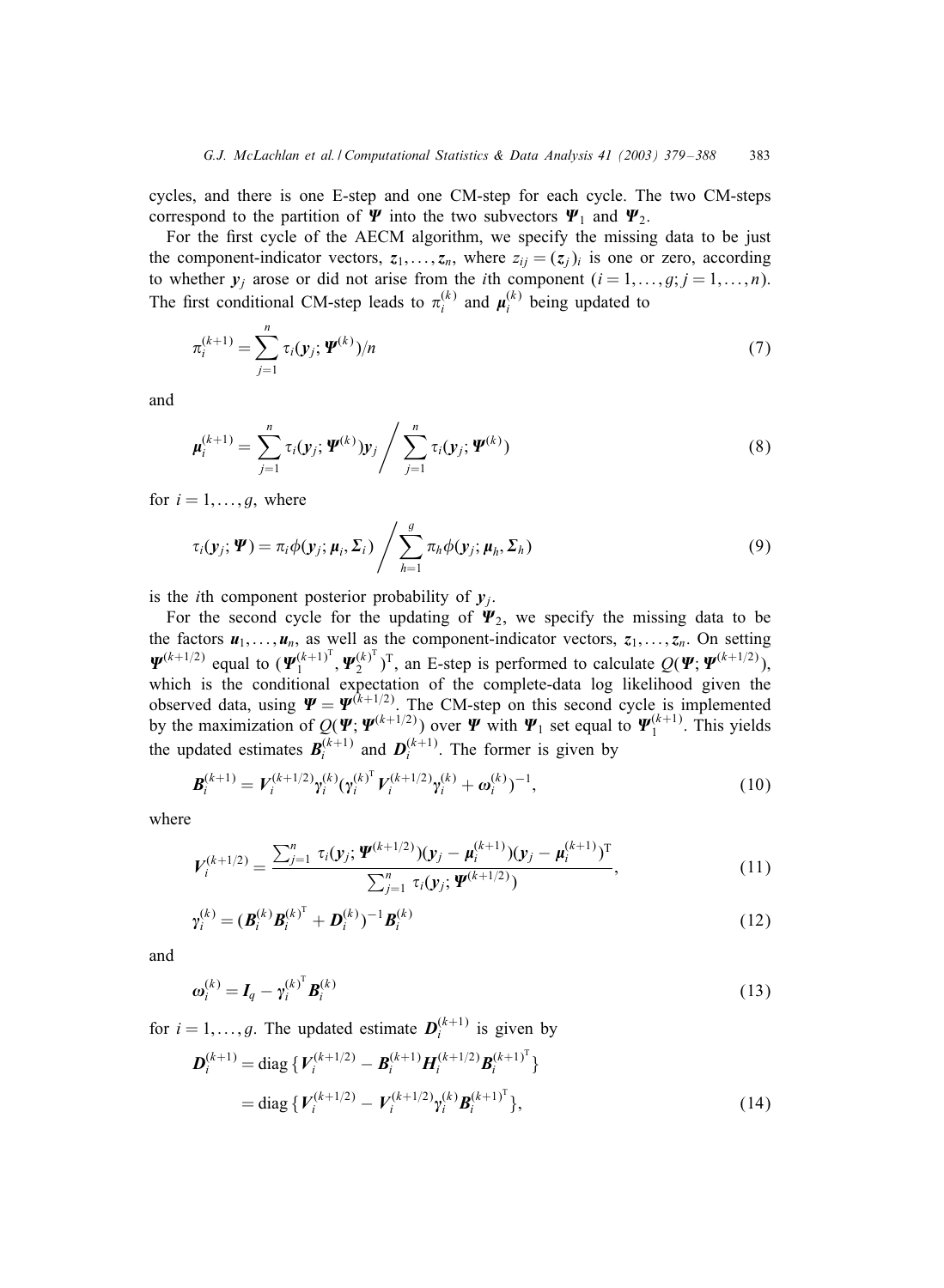where

$$
H_i^{(k+1/2)} = \frac{\sum_{j=1}^n \tau_i(\mathbf{y}_j; \boldsymbol{\Psi}^{(k+1/2)}) E_i^{(k+1/2)}(\boldsymbol{U}_j \boldsymbol{U}_j^{\mathrm{T}} | \mathbf{y}_j)}{\sum_{j=1}^n \tau_i(\mathbf{y}_j; \boldsymbol{\Psi}^{(k+1/2)})},
$$
  
=  $\gamma_i^{(k)^{\mathrm{T}}} V_i^{(k+1/2)} \gamma_i^{(k)} + \boldsymbol{\omega}_i^{(k)}$  (15)

and  $E_i^{(k+1/2)}$  denotes conditional expectation given membership of the *i*th component, using  $\Psi^{(k+1/2)}$  for  $\Psi$ .

Direct differentiation of the log-likelihood function shows that the ML estimate of the diagonal matrix  $D_i$  satisfies

$$
\hat{\boldsymbol{D}}_i = \text{diag}(\hat{\boldsymbol{V}}_i - \hat{\boldsymbol{B}}_i \hat{\boldsymbol{B}}_i^{\mathrm{T}}),\tag{16}
$$

where

$$
\hat{\boldsymbol{V}}_i = \sum_{j=1}^n \tau_i(\mathbf{y}_j; \hat{\boldsymbol{\varPsi}})(\mathbf{y}_j - \hat{\boldsymbol{\mu}}_i)(\mathbf{y}_j - \hat{\boldsymbol{\mu}}_i)^T / \sum_{j=1}^n \tau_i(\mathbf{y}_j; \hat{\boldsymbol{\varPsi}}).
$$
\n(17)

As remarked by Lawley and Maxwell (1971, p. 30) in the context of direct computation of the ML estimate for a single-component factor analysis model, Eq. (16) looks temptingly simple to use to solve for  $\ddot{D}_i$ , but was not recommended due to convergence problems.

On comparing (16) with (14), it can be seen that with the calculation of the ML estimate of  $D_i$  directly from the (incomplete-data) log-likelihood function, the unconditional expectation of  $U_j U_j^T$ , which is the identity matrix, is used in place of the conditional expectation in  $(15)$  on the E-step of the AECM algorithm. Unlike the direct approach of calculating the ML estimate, the EM algorithm and its variants such as the AECM version have good convergence properties in that they ensure the likelihood is not decreased after each iteration regardless of the choice of starting point.

It can be seen from (16) that some of the estimates of the elements of the diagonal matrix  $D_i$  (the uniquenesses) will be close to zero if effectively not more than q observations are unequivocally assigned to the ith component of the mixture in terms of the 5tted posterior probabilities of component membership. This will lead to spikes or near singularities in the likelihood. One way to avoid this is to impose the condition of a common value  $\boldsymbol{D}$  for the  $\boldsymbol{D}_i$ ,

$$
\boldsymbol{D}_i = \boldsymbol{D} \quad (i = 1, \dots, g). \tag{18}
$$

An alternative way of proceeding is to adopt some prior distribution for the  $D_i$  as in the Bayesian approaches of Fokoué and Titterington (2000), Ghahramani and Beal (2000) and Utsugi and Kumagai (2001).

The mixture of probabilistic component analyzers (PCAs) model, as proposed by Tipping and Bishop (1997), has form (6) with each  $D_i$  now having the isotropic structure

$$
\boldsymbol{D}_i = \sigma_i^2 \boldsymbol{I}_p \quad (i = 1, \dots, g). \tag{19}
$$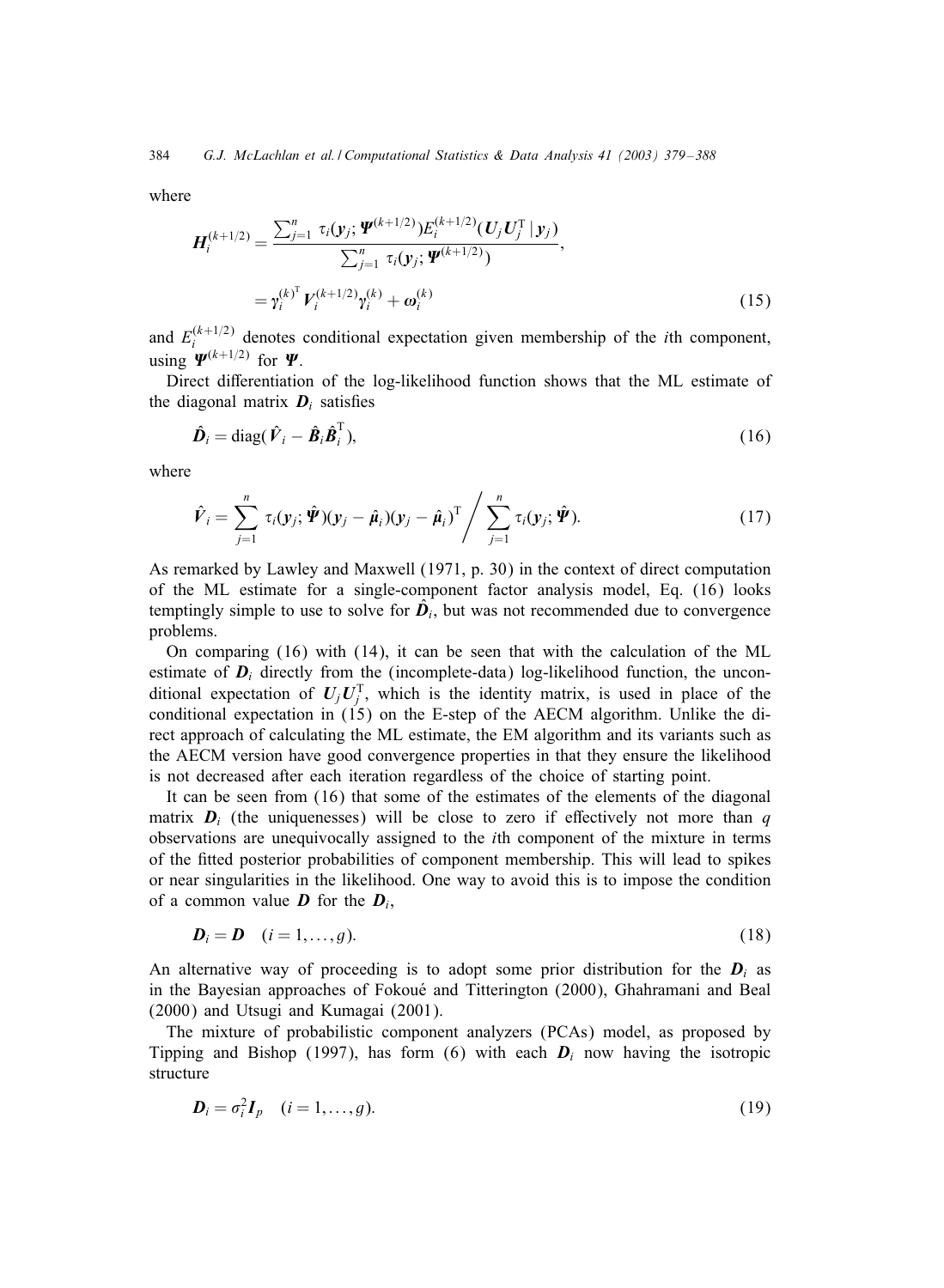Under this isotropic restriction (19) the iterative updating of  $B_i$  and  $D_i$  is not necessary since, given the component membership of the mixture of PCAs,  $B_i^{(k+1)}$  and  $\sigma_i^{(k+1)^2}$ are given explicitly by an eigenvalue decomposition of the current value of  $V_i$ .

### 5. Initialization of AECM algorithm

We can make use of the link of factor analysis with the probabilistic PCA model (19) to specify an initial value  $\Psi^{(0)}$  for  $\Psi$  in the ML fitting of the mixture of factor analyzers via the AECM algorithm. On noting that the transformed data  $D_i^{-1/2}Y_j$  satisfies the probabilitistic PCA model (19) with  $\sigma_i^2 = 1$ , it follows that for a given  $D_i^{(0)}$  and  $\Sigma_i^{(0)}$ , we can specify  $B_i^{(0)}$  as

$$
\boldsymbol{B}_{i}^{(0)} = \boldsymbol{D}_{i}^{(0)^{1/2}} A_{i} (A_{i} - \tilde{\sigma}_{i}^{2} I_{q})^{1/2} \quad (i = 1, ..., g),
$$
\n(20)

where

$$
\tilde{\sigma}_i^2 = \sum_{h=q+1}^p \lambda_{ih} / (p-q).
$$

The q columns of the matrix  $A_i$  are the eigenvectors corresponding to the eigenvalues  $\lambda_{i1} \geq \lambda_{i2} \geq \cdots \geq \lambda_{iq}$  of

$$
\boldsymbol{D}_i^{(0)^{-1/2}} \boldsymbol{\Sigma}_i^{(0)} \boldsymbol{D}_i^{(0)^{-1/2}} \tag{21}
$$

and  $A_i = diag(\lambda_{i1},..., \lambda_{iq})$ . The use of  $\hat{\sigma}_i^2$  instead of unity is proposed in (20), because it avoids the possibility of negative values for  $(A_i - I_q)$ , which can occur since estimates are being used for the unknown values of  $D_i$  and  $\Sigma_i$  in (21).

To specify  $\Sigma_i^{(0)}$  for use in (21), we can randomly assign the data into g groups and take  $\Sigma_i^{(0)}$  to be the sample covariance matrix of the *i*th group  $(i=1,\ldots,g)$ . Concerning the choice of  $D_i^{(0)}$ , we can take  $D_i^{(0)}$  to be the diagonal matrix formed from the diagonal elements of  $\Sigma_i^{(0)}$   $(i=1,\ldots,g)$ . In this case, the matrix (21) has the form of a correlation matrix.

The eigenvalues and eigenvectors for use in (21) can be found by a singular value decomposition of each  $p \times p$  sample component-covariance matrix  $\Sigma_i^{(0)}$ . But if the number of dimensions  $p$  is appreciably greater than the sample size  $n$ , then it is much quicker to find them by a singular value decomposition of the  $n_i \times n_i$  matrix  $\tilde{\Sigma}_i^{(0)}$ , the sample matrix formed by taking the observations to be the rows rather than the columns of the  $p \times n_i$  data matrix whose  $n_i$  columns are the p-dimensional observations assigned initially to the *i*th component  $(i = 1, \ldots, g)$ . The eigenvalues of this latter matrix are equal to those of  $\Sigma_i^{(0)}$  apart from a common multiplier due to the different divisors in their formation.

A formal test for the number of factors can be undertaken using the likelihood ratio  $\lambda$ , as regularity conditions hold for this test conducted at a given value for the number of components g. For the null hypothesis that  $H_0: q = q_0$  versus the alternative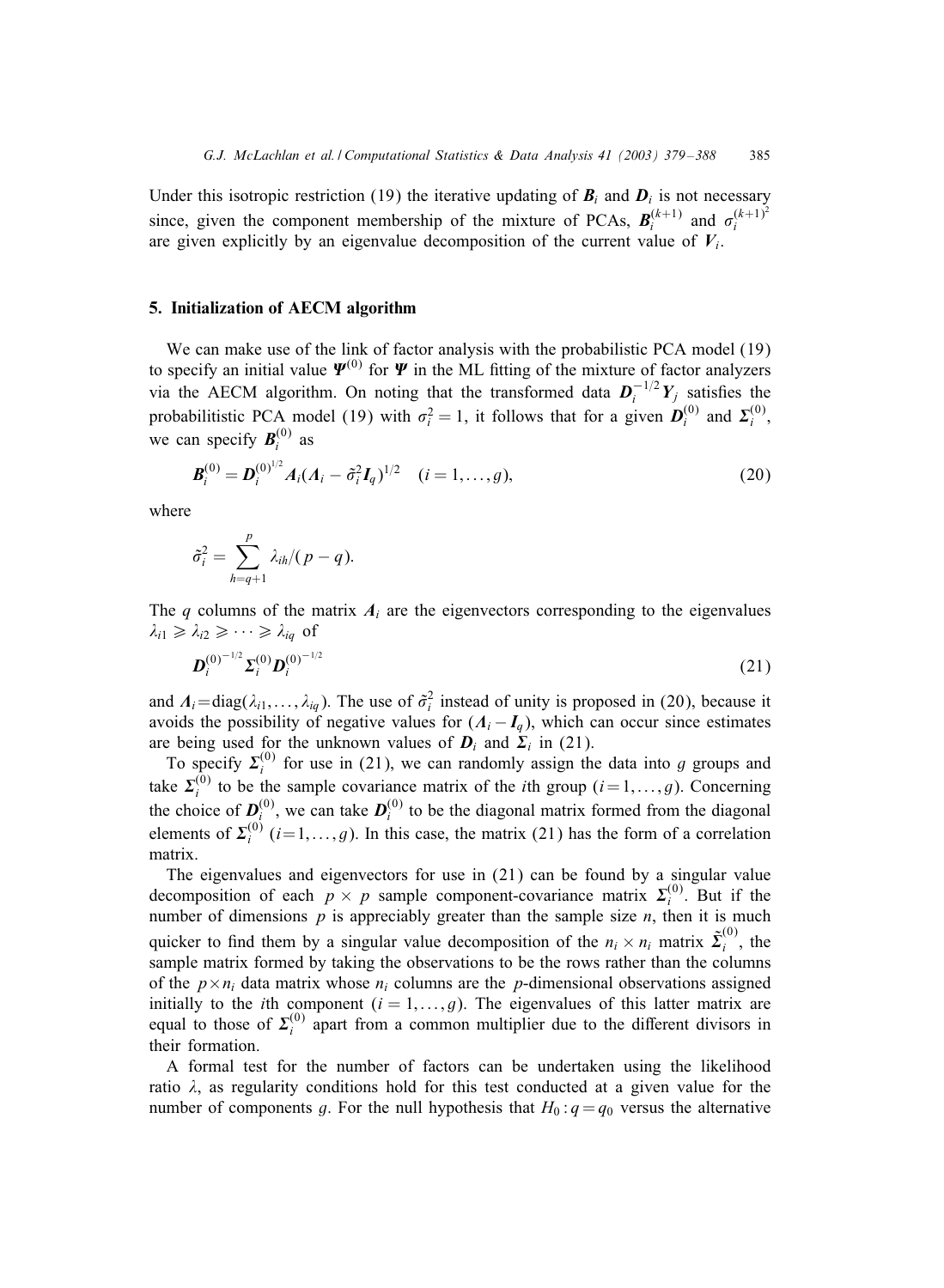$H_1: q = q_0 + 1$ , the statistic  $-2 \log \lambda$  is asymptotically chi-squared with  $d = q(p - q_0)$ degrees of freedom. However, in situations where  $n$  is not large relative to the number of unknown parameters, we prefer the use of the BIC criterion of Schwarz (1978). Applied in this context, it means that twice the increase in the log-likelihood ( $-2 \log \lambda$ ) has to be greater than  $d \log n$  for the null hypothesis to be rejected.

## 6. Example: colon data

In this example, we consider the clustering of tissue samples on the basis of two thousand genes for the colon data of Alon et al. (1999). They used Affymetrix oligonucleotide arrays to monitor absolute measurements on expressions of over 6500 human gene expressions in 40 tumour and 22 normal colon tissue samples, These samples were taken from 40 different patients so that 22 patients supplied both a tumour and normal tissue sample. Alon et al. (1999) focussed on the 2000 genes with highest minimal intensity across the samples, and it is these 2000 genes that comprised our data set. The matrix *A* of microarray data for this data set thus has  $p = 2000$  rows and  $n= 62$  columns. Before we considered the clustering of this set, we processed the data by taking the (natural) logarithm of each expression level in the matrix *A*. Then each column of this matrix was standardized to have mean zero and unit standard deviation. Finally, each row of the consequent matrix was standardized to have mean zero and unit standard deviation.

We are unable to proceed directly with the fitting of a normal mixture model to these data in this form. But even if we were able to do so, it is not perhaps the ideal way of proceeding because with such a large number  $p$  of feature variables, there will be a lot of noise introduced into the problem and this noise is unable to be modelled adequately because of the very small number  $(n = 62)$  of observations available relative to the dimension  $p = 2000$  of each observation. We therefore applied the screening procedure in the software EMMIX-GENE of McLachlan et al. (2001). With this screening procedure, the genes are ranked in decreasing size of  $-2 \log \lambda$ , where  $\lambda$  is essentially the likelihood ratio statistic for the test of  $q = 1$  versus  $q = 2$ component  $t$  distributions fitted to the 62 tissues with each gene considered individually. If the value of  $-2 \log \lambda$  were greater than some threshold (here taken to be 8) but the minimum size of the implied clusters was less than some threshold (here taken to be 8 also), this value of  $\lambda$  was replaced by its value for the test of  $g = 2$  versus 3 components. This screening of the genes here resulted in 446 genes being retained.

We first clustered the  $n = 62$  tissues on the basis of the retained set of 446 genes. We fitted mixtures of factor analyzers for various levels of the number  $q$  of factors ranging from  $q = 2$  to 8. Using 50 random and 50 k-means-based starts, the clustering corresponding to the largest of the local maxima obtained gave the following clustering for  $q = 6$  factors,

$$
C_1 = \{1 - 12, 20, 25, 41 - 52\} \cup \{13 - 39, 21 - 24, 26 - 40, 53 - 62\}.
$$
 (22)

Getz et al. (2000) and Getz (2001) reported that there was a change in the protocol during the conduct of the microarray experiments. The 11 tumour tissue samples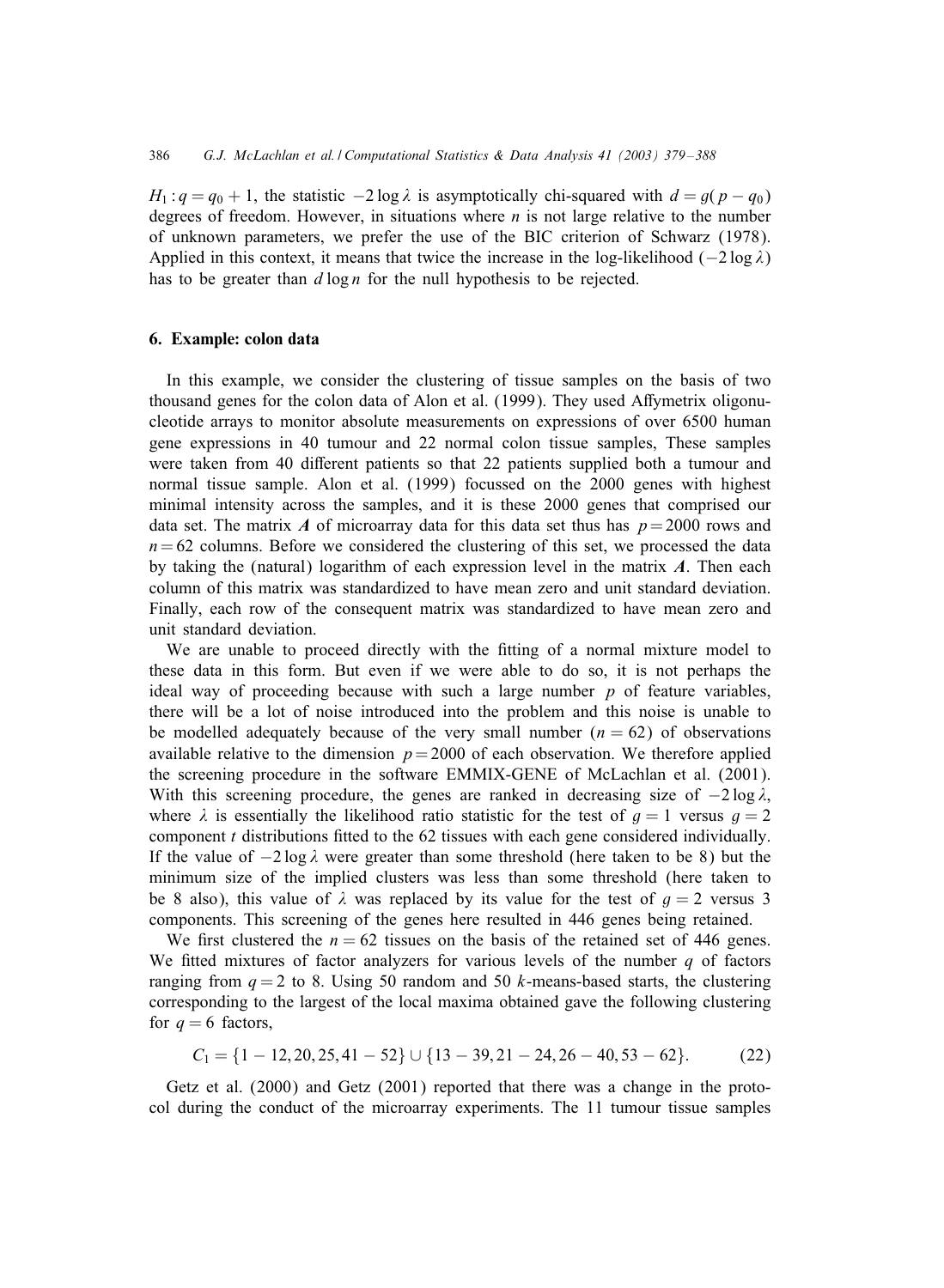(labelled 1–11 here) and 11 normal tissue samples  $(41–51)$  were taken from the first 11 patients using a poly detector, while the 29 tumour tissue samples  $(12-40)$  and normal tissue samples  $(52-62)$  were taken from the remaining 29 patients using total extraction of RNA. It can be seen from (22) that this clustering  $C_1$  almost corresponds to the dichotomy between tissues obtained under the "old" and "new" protocols. A more detailed account of mixture model-based clustering of this colon data set may be found in McLachlan et al. (2001).

#### References

- Aitkin, M., Anderson, D., Hinde, J., 1981. Statistical modelling of data on teaching styles (with discussion) J. Roy. Statist. Soc. Ser. B 144, 419–461.
- Alon, U., Barkai, N., Notterman, D.A., Gish, K., Ybarra, S., Mack, D., Levine, A.J., 1999. Broad patterns of gene expression revealed by clustering analysis of tumor and normal colon tissues probed by oligonucleotide arrays. Proc. Nat. Acad. Sci. 96, 6745–6750.
- Ban5eld, J.D., Raftery, A.E., 1993. Model-based Gaussian and non-Gaussian clustering. Biometrics 49, 803–821.
- Bishop, C.M., 1998. Latent variable models. In: Jordan, M.I. (Ed.), Learning in Graphical Models. Kluwer, Dordrecht, pp. 371–403.
- Chang, W.C., 1983. On using principal components before separating a mixture of two multivariate normal distributions. Appl. Statist. 32, 267–275.
- Dempster, A.P., Laird, N.M., Rubin, D.B., 1977. Maximum likelihood from incomplete data via the EM algorithm (with discussion) J. Roy. Statist. Soc. Ser. B 39, 1–38.
- Fokoué, E., Titterington, D.M., 2000. Bayesian sampling for mixtures of factor analysers. Technical Report, Department of Statistics, University of Glasgow, Glasgow.
- Getz, G., 2001. Private communication.
- Getz, G., Levine, E., Domany, E., 2000. Coupled two-way clustering analysis of gene microarray data. Cell Biol. 97, 12079–12084.
- Ghahramani, Z., Beal, M.J., 2000. Variational inference for Bayesian mixtures of factor analyzers. In: Solla, S.A., Leen, T.K., Miller, K.-R. (Eds.), Neural Information Processing Systems 12. MIT Press, MA, pp. 449–455.
- Ghahramani, Z., Hinton, G.E., 1997. The EM algorithm for factor analyzers. Technical Report No. CRG-TR-96-1, The University of Toronto, Toronto.
- Hinton, G.E., Dayan, P., Revow, M., 1997. Modeling the manifolds of images of handwritten digits. IEEE Trans. Neural Networks 8, 65–73.
- Lawley, D.N., Maxwell, A.E., 1971. Factor Analysis as a Statistical Method, 2nd Edition. Butterworths, London.
- Li, J.Q., Barron, A.R., 2000. Mixture density estimation. Technical Report, Department of Statistics, Yale University, New Haven, Connecticut.
- McLachlan, G.J., Krishnan, T., 1997. The EM Algorithm and Extensions. Wiley, New York.
- McLachlan, G.J., Peel, D., 2000a. Finite Mixture Models. Wiley, New York.
- McLachlan, G.J., Peel, D., 2000b. Mixtures of factor analyzers. In: Langley, P. (Ed.), Proceedings of the Seventeenth International Conference on Machine Learning. Morgan Kaufmann, San Francisco, pp. 599–606.
- McLachlan, G.J., Bean, R.W., Peel, D., 2001. EMMIX-GENE: a mixture model-based program for the clustering of microarray expression data. Technical Report, Centre for Statistics, University of Queensland.
- Meng, X.L., Rubin, D.B., 1993. Maximum likelihood estimation via the ECM algorithm: a general framework Biometrika 80, 267–278.
- Meng, X.L., van Dyk, D., 1997. The EM algorithm—an old folk song sung to a fast new tune (with discussion) J. Roy. Statist. Soc. Ser. B 59, 511–567.
- Schwarz, G., 1978. Estimating the dimension of a model. Ann. Statist. 6, 461–464.